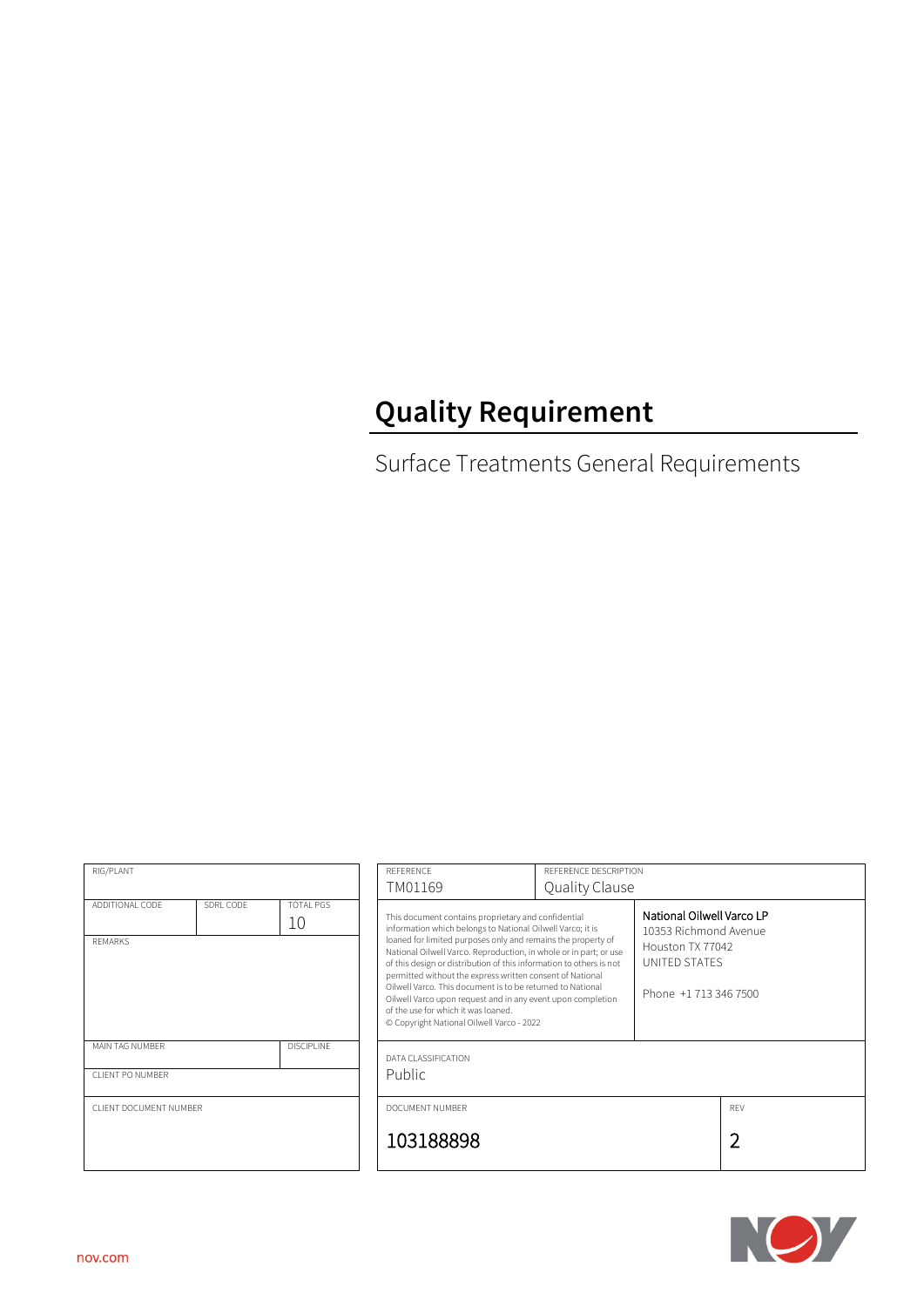| Data Classification | Document number | 103188898 |
|---------------------|-----------------|-----------|
| Public              | <b>Revision</b> |           |
|                     | Page            | 2 of 10   |

## **REVISION HISTORY**

|     | 9-Jun-2022  | Approved for Use        | LUMO        | <b>ROMK</b> | <b>HAH</b>  |
|-----|-------------|-------------------------|-------------|-------------|-------------|
|     | 19-Feb-2020 | Approved for Use        | <b>VIHA</b> | <b>HAH</b>  | LUMO        |
|     | 13-Mar-2019 | Approved for Use        | <b>HAH</b>  | <b>VDA</b>  | <b>LUMO</b> |
| Rev | Date        | <b>Reason for issue</b> | Prepared    | Checked     | Approved    |

# **CHANGE DESCRIPTION**

| <b>Revision</b> | <b>Change description</b>                                          |  |  |
|-----------------|--------------------------------------------------------------------|--|--|
|                 | Changed Section 2.3 - Added pipe couplings                         |  |  |
|                 | Changed Section 2.4 - Formating of Units                           |  |  |
|                 | Changed 2.6 - Added prior to start work                            |  |  |
|                 | Change Section 3 - Galvanizing requirements updated                |  |  |
|                 | Changed section 3.2 - Formatting of Units and Testing requirements |  |  |
|                 | Changed Section 4 - Formatting                                     |  |  |
|                 | Change Section 5.1 - Added requirement to galvanizing spray method |  |  |
|                 | Overall revision                                                   |  |  |

0

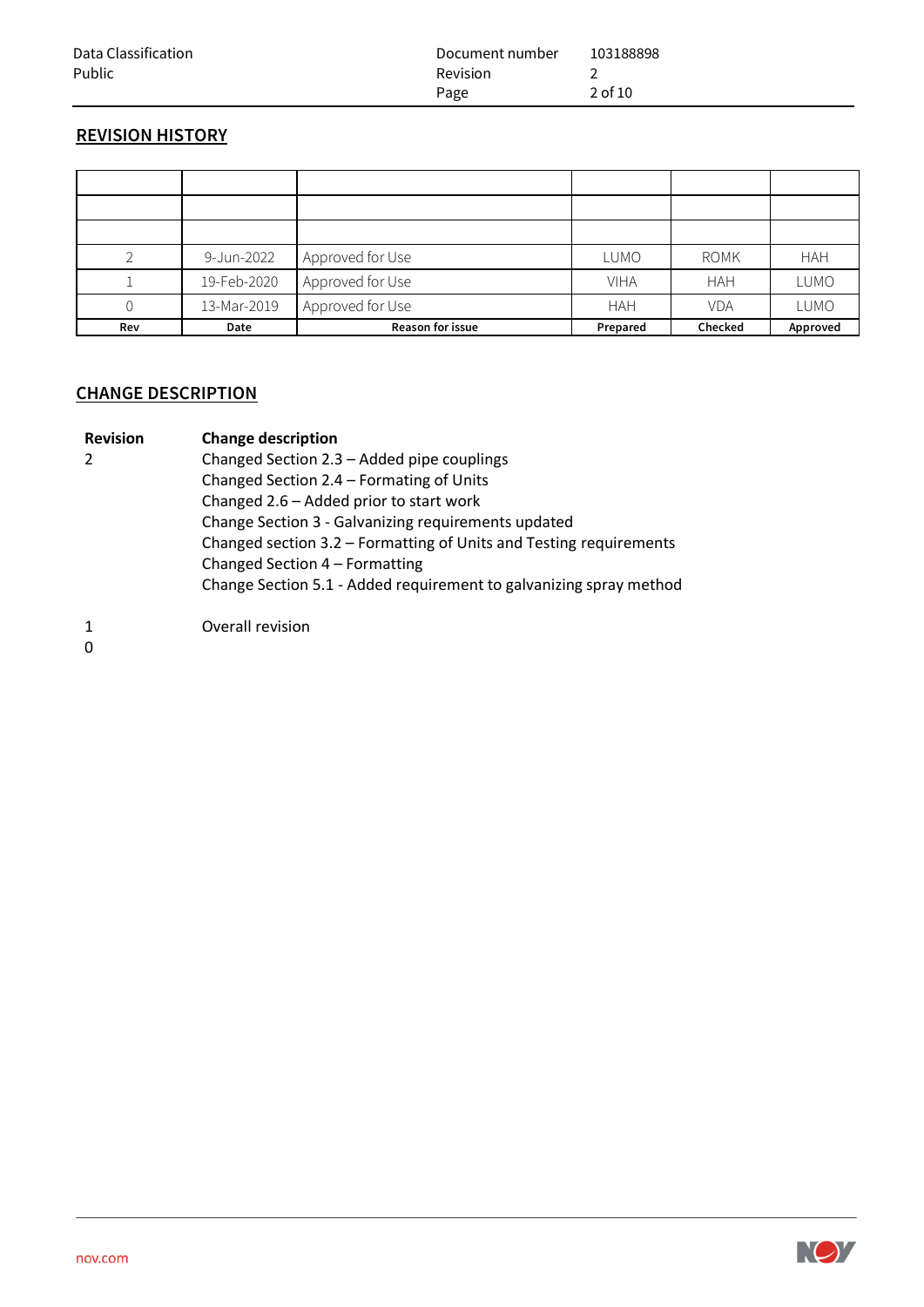## **TABLE OF CONTENTS**

| $\mathbf{1}$   |     |  |  |  |  |
|----------------|-----|--|--|--|--|
|                | 1.1 |  |  |  |  |
|                | 1.2 |  |  |  |  |
| $\overline{2}$ |     |  |  |  |  |
|                | 2.1 |  |  |  |  |
|                | 2.2 |  |  |  |  |
|                | 2.3 |  |  |  |  |
|                | 2.4 |  |  |  |  |
|                | 2.5 |  |  |  |  |
|                | 2.6 |  |  |  |  |
| $\overline{3}$ |     |  |  |  |  |
|                | 3.1 |  |  |  |  |
|                | 3.2 |  |  |  |  |
|                | 3.3 |  |  |  |  |
| 4              |     |  |  |  |  |
|                | 4.1 |  |  |  |  |
|                | 4.2 |  |  |  |  |
|                | 4.3 |  |  |  |  |
|                | 4.4 |  |  |  |  |
|                | 4.5 |  |  |  |  |
| 5              |     |  |  |  |  |
|                | 5.1 |  |  |  |  |
|                | 5.2 |  |  |  |  |
| 6              |     |  |  |  |  |
|                |     |  |  |  |  |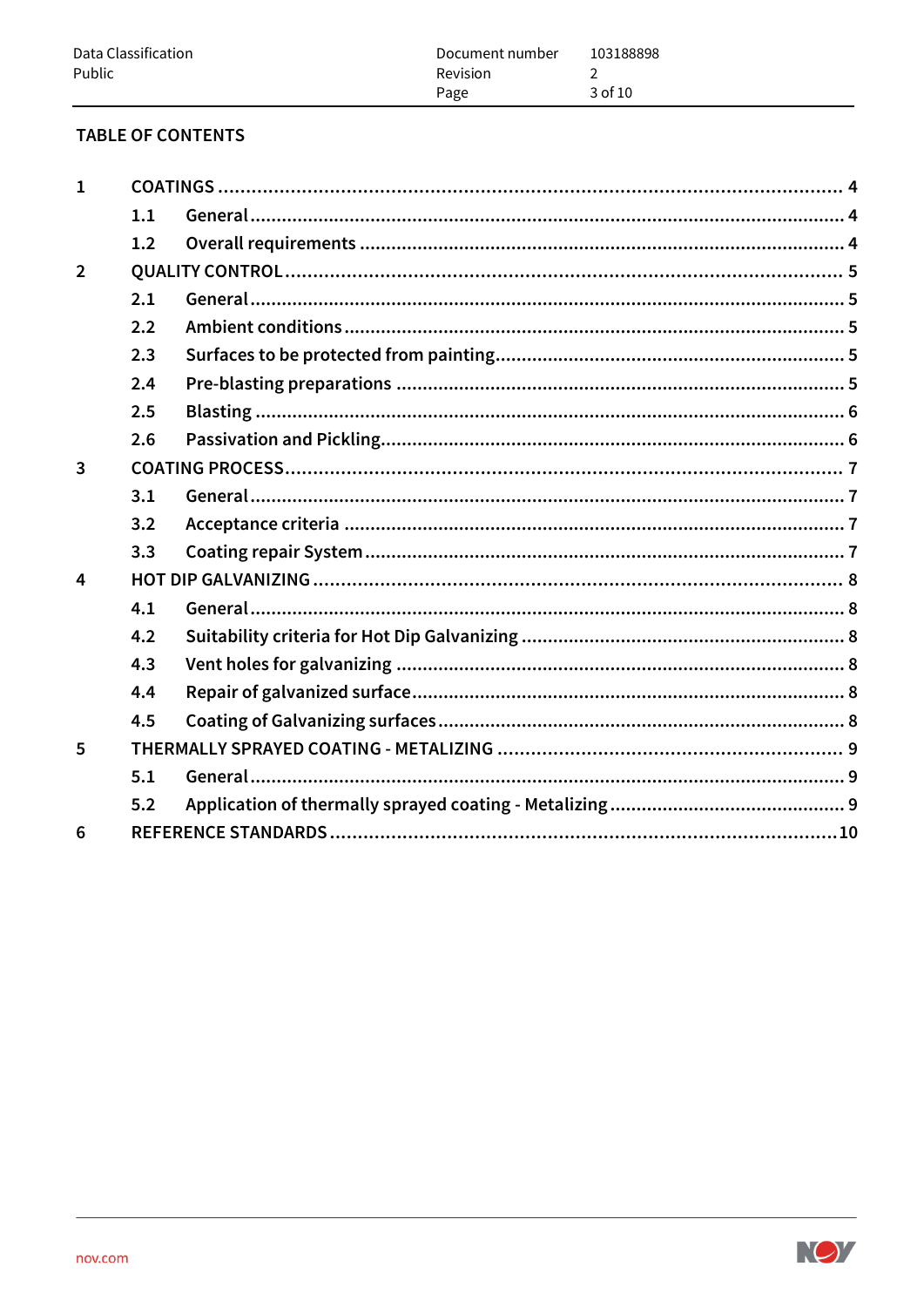# <span id="page-3-0"></span>**1 COATINGS**

## <span id="page-3-1"></span>**1.1 General**

It is the supplier responsibility to establish, document and implement internal procedures and instructions for the complete process of surface treatment.

The below specified requirements in addition to all PO documentation package requirements shall apply for the delivery of surface treatment process for all NOV equipment.

The Supplier shall determine and provide the needed infrastructure and equipment to achieve conformity to product requirements.

## <span id="page-3-2"></span>**1.2 Overall requirements**

No carbon steel shall be installed without previous surface preparation and primer application in areas where blast cleaning will be harmful to installed equipment.

Prior to the application of each coat, a stripe coat shall be applied by brush to all welds, corners, behind angles, edges of beams etc. and areas not fully reachable by spray in order to obtain the specified coverage and thickness.

Each coat shall be applied uniformly over the entire surface and preferably be spray-painted.

Skips, runs, sags and drips shall be avoided. Each coat shall be free from pinholes, blisters, holidays or any other paint defects.

Contamination of painted surfaces between coats shall be avoided. Any contamination shall be removed.

All hexagon socket screw (unbrako) bolt heads and other open treaded holes shall be filled with Silicone, marine seal e.g Sikaflex-521 UV or equivalent before final top coat

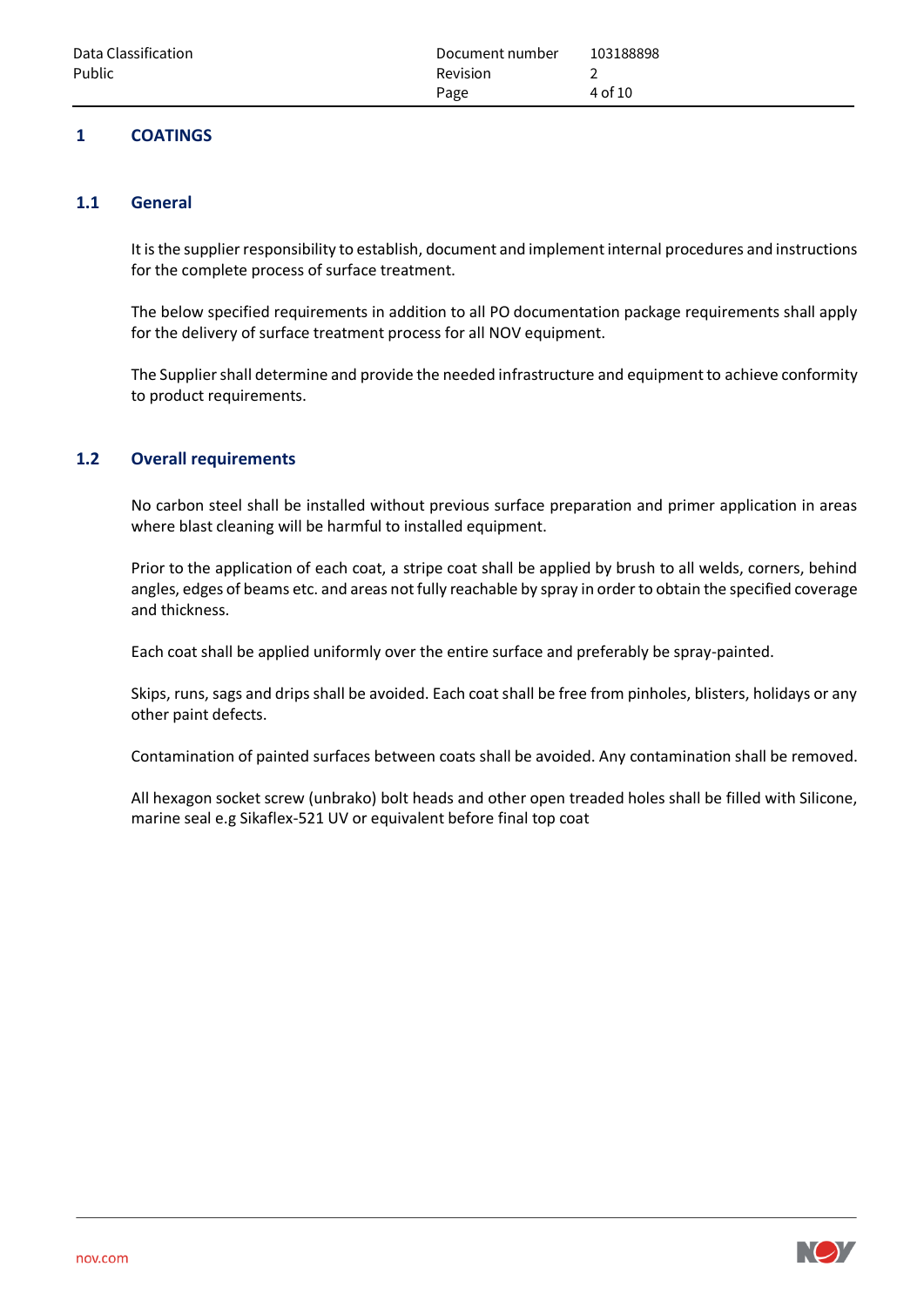# <span id="page-4-0"></span>**2 QUALITY CONTROL**

#### <span id="page-4-1"></span>**2.1 General**

The supplier is responsible for performing Quality control and keep the record of the activities as specified in the PO requirements. It shall, as a minimum, include:

- Daily log of environmental conditions (temperature, humidity etc.).
- Inspection of pre-treatment.
- Thickness measurement of each layer.
- Curing tests prior to following coats.
- Visual inspection.
- Brand name and batch number

Results of these tests shall be recorded in the daily log with traceability to the coated area.

#### <span id="page-4-2"></span>**2.2 Ambient conditions**

No final blast cleaning or coating application shall be done if the relative humidity is more than 85% and when the steel temperature is less than 37°F (3°C) above the dew point.

No coating shall be applied or cured at temperatures below 50°F (10°C). Recoating interval shall be according to recommendation given in technical data sheet for the actual product.

#### <span id="page-4-3"></span>**2.3 Surfaces to be protected from painting**

The following items shall not be coated unless otherwise specified:

- All valve El Activators / solenoids and labels/print information shall be protected from painting Rest of valve body shall be painted as normal.
- Stainless steel (all unpainted stainless-steel surfaces shall be passivated by use of pickling).
- Chrome plated, copper, brass, plastic and similar.
- Galvanized bolts, nuts and washers.
- Grease nipples and pipe / tube fittings of stainless steel.
- Machined surfaces as contact surfaces for gaskets, threads.
- Friction surfaces for pipe couplings.
- Tag plates and signs.
- Valve stems, shafts or similar equipment, having surfaces with small working tolerances.
- Measuring instruments and glass
- Electric / instrument cables, cable trays.
- Safety equipment.
- Hoses.

Machined surfaces and unpainted non-austenitic steel surfaces shall be preserved according to applicable preservation procedure.

## <span id="page-4-4"></span>**2.4 Pre-blasting preparations**

Sharp edges, fillets, corners and welds shall be rounded or smoothed by grinding, minimum radius 2 mm  $(1/16")$ .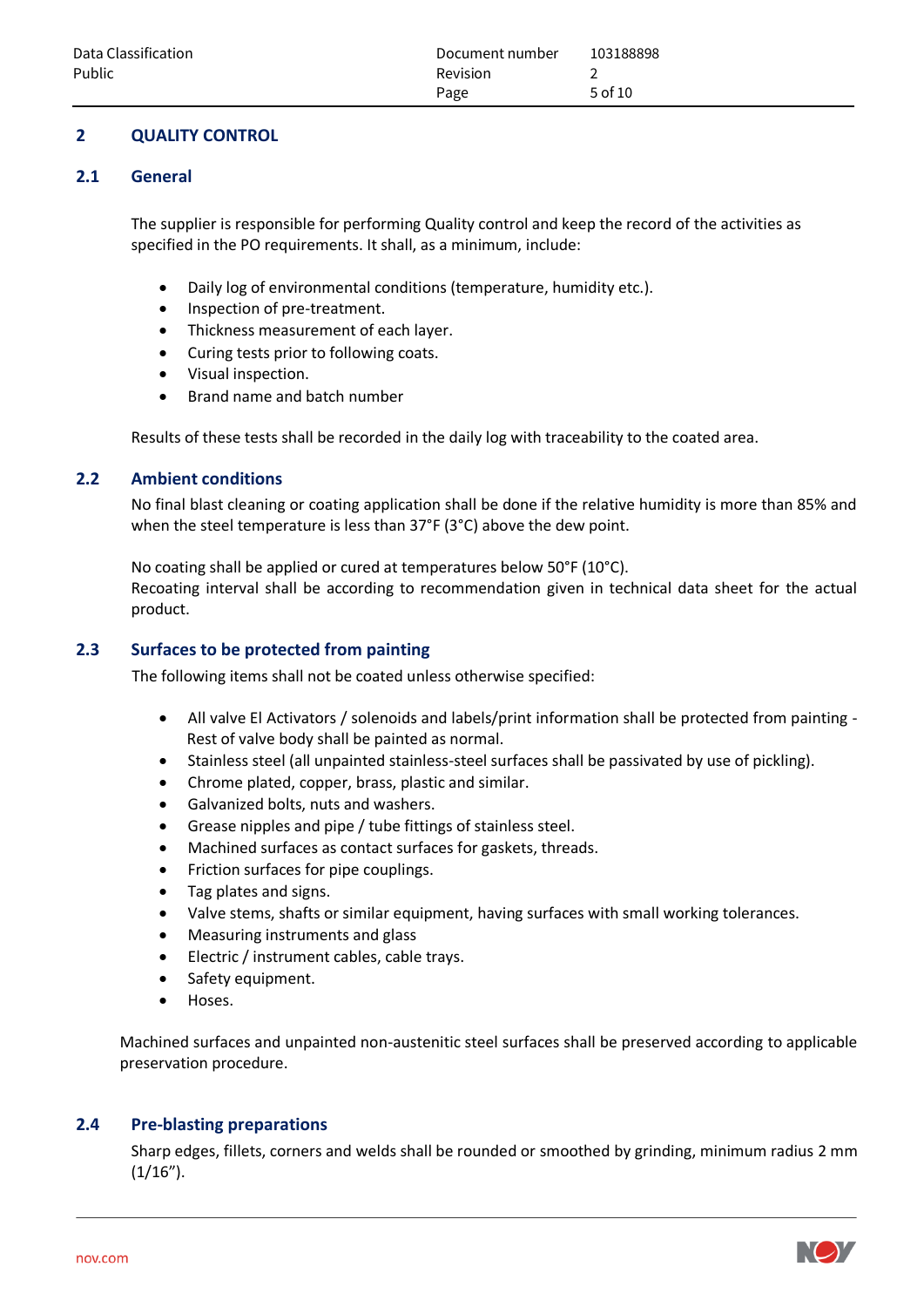| Data Classification | Document number | 103188898 |
|---------------------|-----------------|-----------|
| Public              | <b>Revision</b> |           |
|                     | Page            | 6 of 10   |

- Threads, machined surfaces and other areas that not shall be painted must be sufficiently protected against the abrasive action and possible contamination from the sand/grit blasting. Suitable thread protection can be bolts, nuts, caps, screws, tape, plywood, cloth, tarp and the like.
- Hard surface layers, e.g. resulting from flame cutting, shall be removed by grinding prior to blast cleaning.
- The surfaces shall be free from any foreign matter such as weld flux, weld spatter, residue, slivers, oil, grease, salt etc. prior to blast cleaning.
- Solvent or alkali cleaning prior to blasting operations shall remove any oil and grease contamination. After finish cleaning, fresh water rinsing shall be done.
- Any major surface defects, particularly surface laminations or scabs detrimental to the protective coating system shall be removed by suitable methods. Where such defects have been revealed during blast cleaning, and dressing has been performed, the dressed area shall be re-blasted to the specified standard. All welds shall be inspected and if necessary repaired prior to final blast cleaning of the area.
- All welds shall be fully sealed to avoid penetration of water into crevices or inside sections. However, vent holes shall be drilled in the case of hot dip galvanizing.

## <span id="page-5-0"></span>**2.5 Blasting**

Blasting of all carbon steel surfaces shall be done using steel grit as medium unless otherwise agreed, in written, between the supplier and the buyer.

Unless otherwise specified by the PO or engineering documentation, the minimum surface roughness and cleanliness shall be as per below requirements:

- Blast Cleaning: Sa 2% (ISO 8501-1) or equivalent
- Surface Roughness: Grade medium G, 50-85μm (ISO 8503) or equivalent

#### <span id="page-5-1"></span>**2.6 Passivation and Pickling**

All Passivation and Pickling shall be performed to a documented procedure approved by NOV prior to start of work.

Stainless steel surfaces that have been subject to any kind of heat treatment or subject to any tool which may have left traces of other metal on the stainless steel shall be pickled and passivized according to material Contractor's description and applicable standard.

All welds shall be mechanically cleaned by stainless steel brush, fine grained flap disk or other suitable tool for SS material prior to pickling and passivation.

Any tools used on carbon steel shall not be used at stainless steel after.

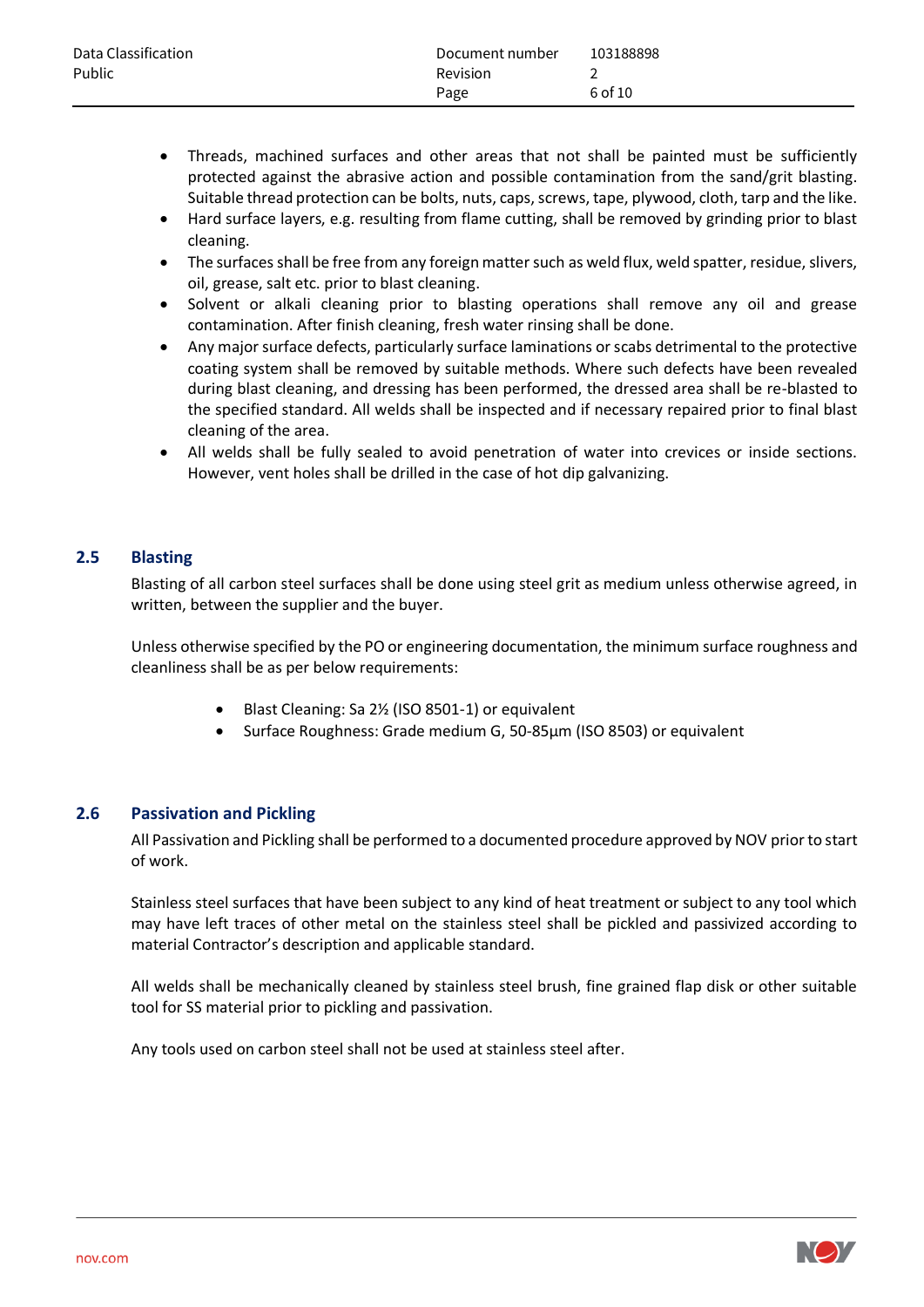## <span id="page-6-0"></span>**3 COATING PROCESS**

#### <span id="page-6-1"></span>**3.1 General**

Unless specified, surface preparation, painting, repairs and reports shall be in accordance with manufacturer's recommendations and the NOV's specified paint system.

#### <span id="page-6-2"></span>**3.2 Acceptance criteria**

For paint film thickness there shall be taken 5 measurements per  $1m<sup>2</sup>$  (10 square feet), the average thickness shall not be lower than the specified DFT for each layer.

No individual measurements shall be below 20% of the specified DFT, and the maximum shall not exceed 2 times the specified DFT or the requirements in the Coating System Data Sheet (CSDS) from the Coating manufacturer.

NOV may, in some cases, require adhesion Pull - Off test as per the applicable recognized standards (ISO 4624 or equivalent). To verify the adhesion of the paint layer, the absolute minimum value of the test results is 5MPa.

#### <span id="page-6-3"></span>**3.3 Coating repair System**

Repair of damaged coating system is Supplier's responsibility. The damaged area shall be removed and the edge around the area shall be cut back to solid materials. After removal of damaged coating, the area shall be blast cleaned to Sa 2½ and new corrosion protection applied.

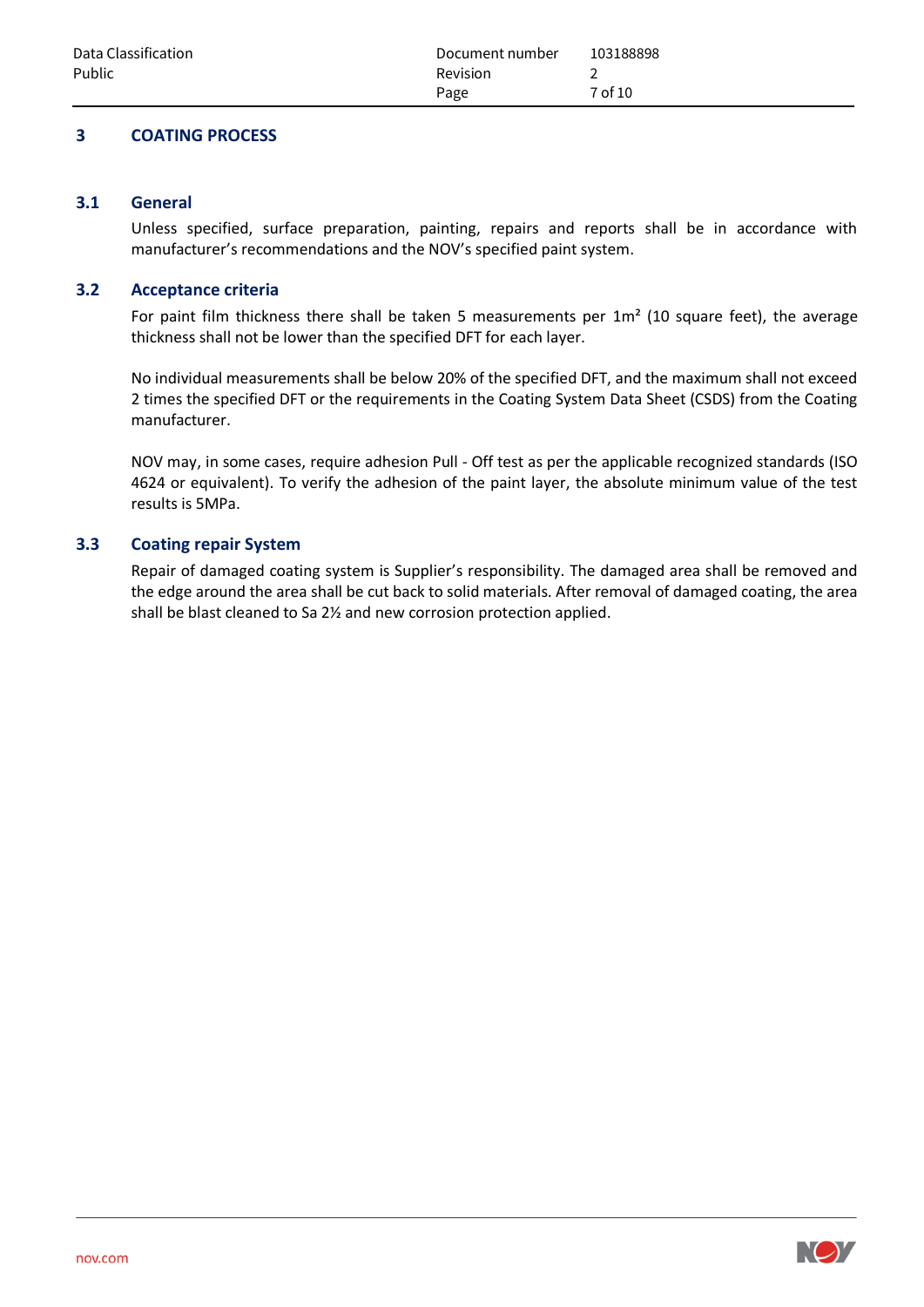## <span id="page-7-0"></span>**4 HOT DIP GALVANIZING**

#### <span id="page-7-1"></span>**4.1 General**

Hot dip galvanizing shall be in accordance with ISO 1461, ASTM A123 or equivalent recognized standard. For structural constructions, the general requirements are a minimum coating thickness of 125 microns  $(\mu m)$ .

For thicknesses  $\leq 10$  mm (3/8") the DFT coating requirements shall comply with ISO 1461.

#### <span id="page-7-2"></span>**4.2 Suitability criteria for Hot Dip Galvanizing**

The galvanizing process shall not be performed for material where the carbon CEZ is > 0,44%

Formula for CEZ (Zinc Carbon Equivalent):

 $CEZ = C + Si/17 + Mn/7.5 + Cu/13 + Ni/17 + Cr/4.5 + Mo/3 + V/1.5 + Nb/2 + Ti/4.5 + 420B$ 

## <span id="page-7-3"></span>**4.3 Vent holes for galvanizing**

When vent holes for galvanizing are required, the location and quantity of vent holes shall be agreed with NOV engineering (through deviation request process) if not specified/clear in the drawings.

The Suppler shall add all necessary vent holes for galvanizing (and should be a minimum of 10 mm (3/8") diameter).

All holes shall be in accordance with good workmanship practices.

## <span id="page-7-4"></span>**4.4 Repair of galvanized surface**

All galvanized surfaces that require welding, cutting, drilling and other preparation and any galvanized surfaces which have been damaged, shall be repaired.

Reference standard for repair work is ISO 1461 or ASTM 153-16. Major damages above 10cm 2 (1  $\frac{1}{2}$ ) / 1 3,2 x 3,2 cm2 ( $\frac{1}{4}$ " x 1  $\frac{1}{4}$ ") shall be re-galvanized in accordance with above standards.

Minor damaged areas shall be thoroughly cleaned to remove oil, grease and other contaminations.

Areas with rust and damaged galvanizing shall be grinded down to bare steel by use of e.g. fiber-disk, 3M Clean & Strip disc or blast cleaning to Sa 2½, SSPC-SP 10 or NACE #2.

Grinded/blast cleaned areas shall be applied first layer 1x 125 microns (µm) Zink Rich primer and second layer1x60 microns (µm) Top Coat.

## <span id="page-7-5"></span>**4.5 Coating of Galvanizing surfaces**

When overcoating of galvanized surface is required it shall be done in accordance with an NOV specified system / process.

Prior to coating application, the galvanized surface shall be repaired as required, degreased, washed down with fresh water and allowed to dry completely. The painting shall be done within 48 hours of galvanizing or cleaning in accordance with the specified painting system.

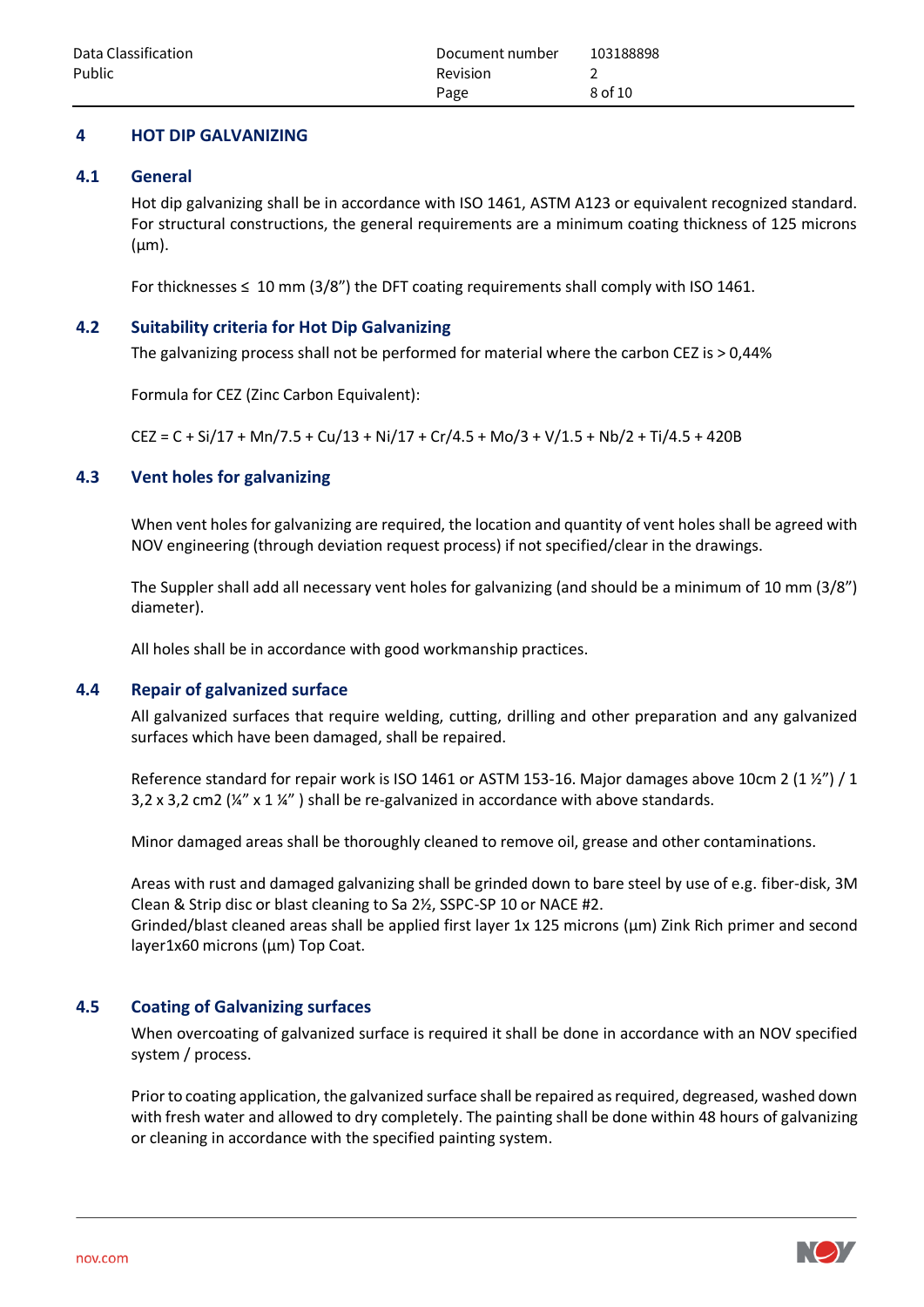| Data Classification | Document number | 103188898   |
|---------------------|-----------------|-------------|
| Public              | <b>Revision</b> |             |
|                     | Page            | $9$ of $10$ |

The pre-cleaning process is essential to obtain adhesion between the galvanized surface and the coating. Oxides and hydroxides form immediately after galvanization and will create bonding problems if not removed.

#### <span id="page-8-0"></span>**5 THERMALLY SPRAYED COATING - METALIZING**

#### <span id="page-8-1"></span>**5.1 General**

All metalizing shall be performed in accordance with a written procedure.

Relevant requirements provided in this specification are applicable for thermally sprayed metallic coatings. Unless otherwise stated in the engineering documentation, the specific requirements valid for thermally sprayed metallic coatings are provided below:

| Metalizing system                                        |                                       |                                        |                 |  |  |  |
|----------------------------------------------------------|---------------------------------------|----------------------------------------|-----------------|--|--|--|
| <b>Blast Cleaning:</b>                                   | Sa 21/2 ISO 8501-1/SSPC-SP 10/NACE #2 |                                        |                 |  |  |  |
| <b>Surface Roughness</b>                                 | $\cdot$ :                             | Grad medium G 50-85µm (ISO 8503)       |                 |  |  |  |
| Then Apply                                               |                                       | 1 layer 99.9% Zinc content metallizing | $200 \mu m$ DFT |  |  |  |
|                                                          |                                       | 1 layer Tie-Coat                       | 35 µm DFT       |  |  |  |
|                                                          |                                       | 1 layer Top coat                       | $50 \mu m$ DFT  |  |  |  |
|                                                          |                                       |                                        |                 |  |  |  |
| <b>Total Dry Film Thickness (DFT)</b><br>$285 \mu m$ DFT |                                       |                                        |                 |  |  |  |

All coating metals shall be supplied with product data sheets and quality control certificates, and be marked with coating Contractor's name, manufacturing standard, metal composition, weight, and manufacture date.

#### <span id="page-8-2"></span>**5.2 Application of thermally sprayed coating - Metalizing**

Each coat shall be applied uniformly over the entire surface. The coat shall be applied in multiple layers and shall overlap on each pass of the spray gun.

Equipment for application should follow guidelines given in ISO 1395 or equivalent.

For items that will be welded after spraying, 50-100 mm (2- 4") measured from the bevel area shall be left uncoated.

The surface after spraying shall be uniform and free of lumps, loosely adherent spattered metal, bubbles, ash formation, defects and uncoated spots.

Before application of any further coat, any damage to the previous coat shall be repaired.